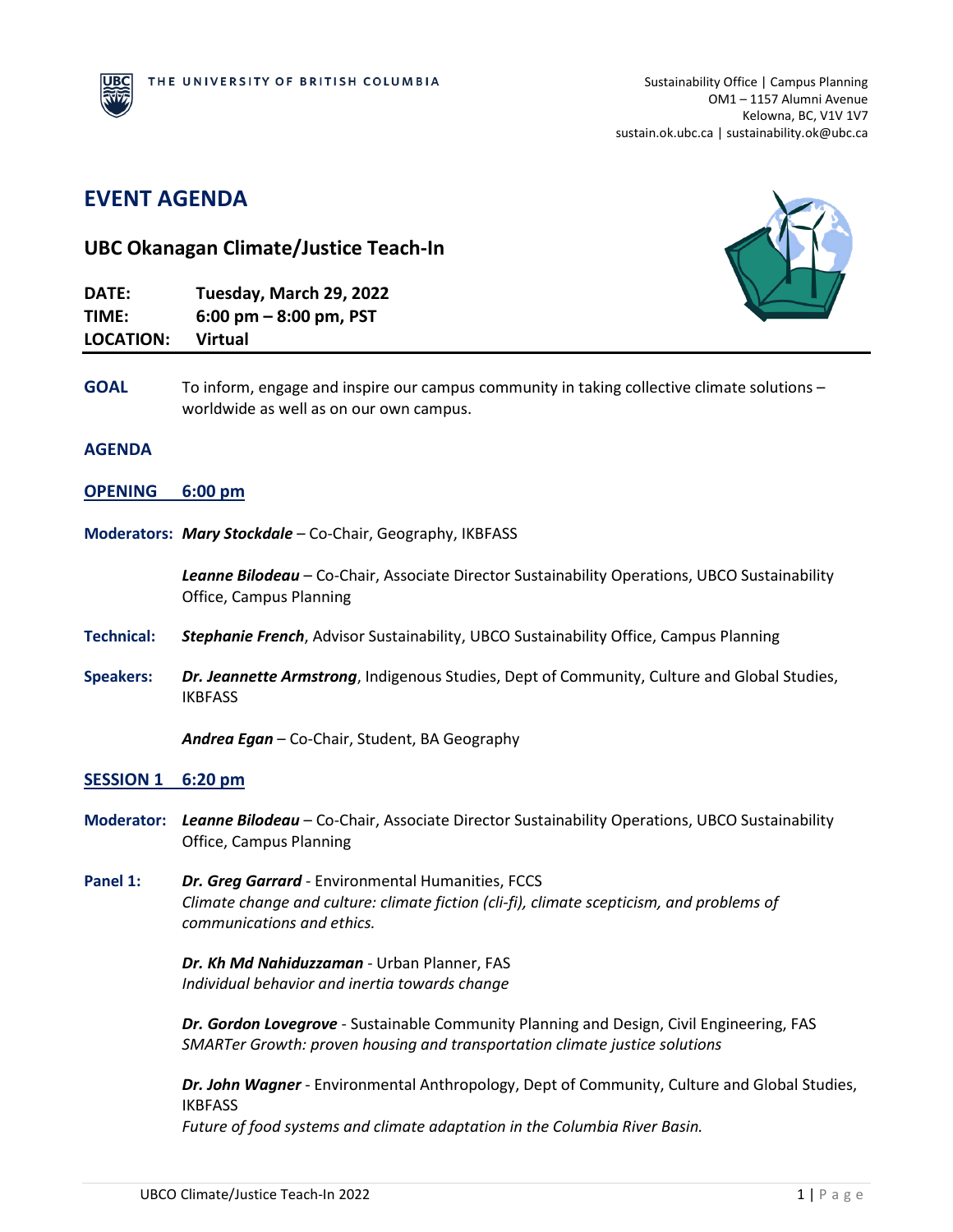**Panel 2:** *Matthew Rader* - Community-Engaged Poetics, Creative Writing, FCCS *Poetry/disability arts — I'd like to read a poem (or perhaps two) that connects the private spaces of our bodies to larger public and environmental forces.*

> *Dr. John Janmaat* - Environmental & Resource Economics, Dept of Economics, Philosophy and Political Science, IKBFASS *Intersection between intragenerational justice and intergenerational justice.*

*Dr. Kasun Hewage* - Life Cycle Assessment of Construction, Civil Engineering, FAS *Applications of life cycle thinking in sustainable infrastructure development.*

*Dr. Adeniyi Asiyanbi* - Political Ecology, Dept of Community, Culture and Global Studies, IKBFASS *Forest-based climate action and REDD+: reducing emissions from deforestation and forest degradation.*

## **Panel 3:** *Dr. Bill Cohen* - Okanagan School of Education, FoE *Land Acknowledgements and Syilx Okanagan pedagogy*

*Melanie Willson* - Community Health & Social Policy, School of Nursing, FHSD *Impacts of climate change on planetary health and human health, with a focus in the inequities in these impacts.* 

*Dr. Robert Godin* - Green Chemistry, Dept of Chemistry, IKBFS C*onsideration of storage (battery vs molecules), the different ways to generate H2, and the use of CO2 as a chemical building block (outlook toward circular economy, reducing primary material use). Also, my experiences at COP26 as part of UBC's delegation this past November.*

*Dr. Adam Wei* - Forest Hydrology, Dept of Earth, Environmental and Geographic Sciences, IKBFS *How climate change affects forest disturbance and consequently forest carbon and water.*

**Panel 4:** *Dr. Carolyn Szostak* - Pop Culture & Mental Health, Dept of Psychology, IKBFASS *Impact of media portrayal of climate change on people's attitudes/beliefs about climate change*

> *Dr. Shahria Alam* - Resilient & Green Infrastructure, Civil Engineering, FAS *Ways towards sustainable construction that will not only reduce emissions but also make structures resilient leading to prolonged service life delaying demolition and reconstruction.*

*Dr. Eric Li* - Social Enterprise & Social Innovation, FoM *Sustainable fashion: 3 Lessons from the COVID-19 pandemic. I will share my three sustainable fashion trends (e.g., repair/reduce/reuse, sustainable sourcing, and shop local) during the COVID-19 pandemic.*

*Dr. Mathieu Bourbonnais* - Geographic Information Sciences, Dept of Earth, Environmental and Geographic Sciences, IKBFS *Effects of climate change on wildfires in BC/North America and impacts to wildlife and habitat.*